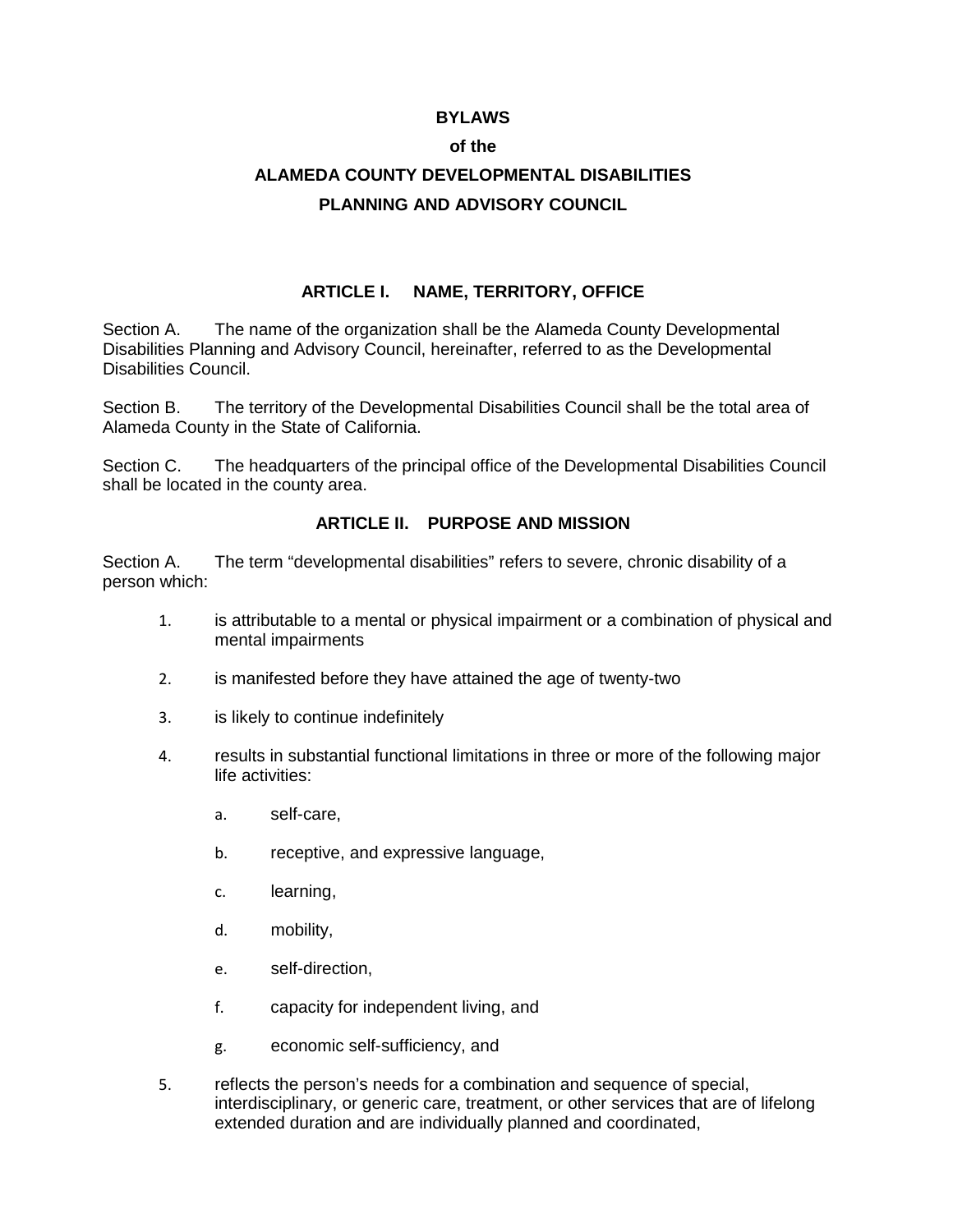6. Developmental disabilities may also include Intellectual Disabilities, as defined by the National Institutes of Health (2015):

"Intellectual disability refers to a group of disorders characterized by a limited mental capacity and difficulty with adaptive behaviors such as managing money, schedules and routines, or social interactions. Intellectual disability originates before the age of 18 and may result from physical causes, such as autism or cerebral palsy, or from nonphysical causes, such as lack of stimulation and adult responsiveness.

- Section B. The mission of the Developmental Disabilities Council is to expand opportunities for individuals with intellectual and developmental disabilities. The Council envisions a world in which every individual with an intellectual and developmental disability has access to a full, meaningful life in an inclusive community.
- Section C. The specific and primary purposes shall be:
	- 1. to provide the coordinating and planning mechanism through which the community will take all possible measures to guarantee the orderly development, effective operation, and necessary continuity of services in the broad spectrum of education, health, housing, mental health, recreation, rehabilitation, social services and transportation;
	- 2. to identify unmet needs and gaps in existing services for those with developmental disabilities and their families;
	- 3. to advise and submit reports as requested by Alameda County;
	- 4. to assist and advise the Alameda County representatives in the State Council on Developmental Disabilities – Bay Area Regional Office;
	- 5. to advise, educate and assist, Regional Center, directors and boards of private and public agencies, local and state officials and legislators, in all matters pertaining to the welfare of persons with developmental disabilities;
	- 6. to communicate information on developmental disabilities to the membership of the Developmental Disabilities Council and to the general public;
	- 7. to provide a forum for Agencies and/or individuals to express concerns, issues, or questions and to request assistance and/or action;
	- 8. to encourage the development and implementation of programs within the community that will lead to the prevention of developmental disabilities;
	- 9. to advocate for better funding and quality services;
	- 10. to support services and policies which reduce disparities;
	- 11. to advance diversity and equity principles.

#### **ARTICLE III. GENERAL MEMBERSHIP**

- Section A. Membership on the Developmental Disabilities Council shall be open to:
	- 1. individuals with developmental disabilities and their families;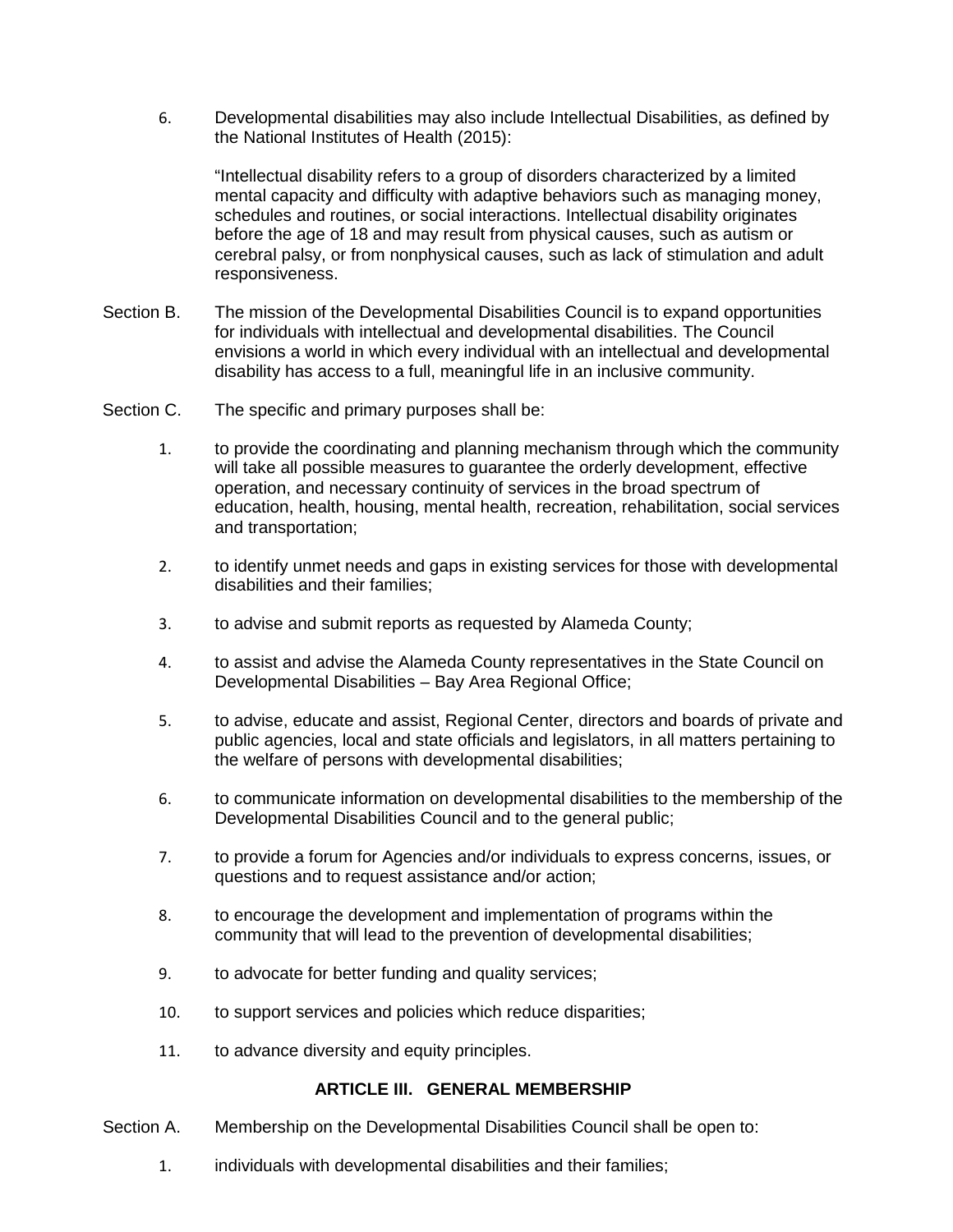- 2. representatives of agencies and organizations which provide services to persons with developmental disabilities or who may be expected to serve them at a future date;
- 3. interested individuals working in the above-mentioned agencies and organizations;
- 4. Members of the public who wish to support the mission and the purposes of the Developmental Disabilities Council.

Section B. Membership will be granted to individuals who have met the criteria in Section A.

Section C. Individuals may become general members of the Developmental Disabilities Council at any time throughout the year by contacting the Developmental Disabilities Coordinator.

Section D. Members shall serve without compensation.

Section E. Rights of general membership: Voting in the annual election of the Board of Directors, receipt of minutes of meetings of the Board of Directors, receipt of announcements of all major Council activities and publications.

# **ARTICLE IV. MEETINGS OF GENERAL MEMBERSHIP**

Section A. An annual meeting of the general membership for the purpose of holding elections and conducting such other business as is pertinent to the Developmental Disabilities Council shall be held during the month of May or June of each year at a time and place determined by the Executive Committee of the Board of Directors. General members may only vote on the election of members to the Board of Directors. If any other items are considered during the annual meeting, determination shall be made by vote of the Board of Directors only.

Section B. Special meetings of the general membership may be called by the President or at the request of at least ten (10) general members. Written notice of such meetings shall be given to the membership at least ten (10) days prior to such meetings.

Section C. At any general membership meeting of the members, a quorum shall consist of a minimum of 50% + 1 of the Board of Directors. The President or Vice-President of the Developmental Disabilities Council shall preside.

### **ARTICLE V. BOARD OF DIRECTORS**

Section A. On behalf of the general membership, an elected Board of Directors shall advocate for people and families affected by developmental disabilities. Such advocacy shall be consistent with the mission and purposes of the organization as designated in Article II of these bylaws.

Section B. Members shall reside in Alameda County or be employed by an agency, association or organization serving persons with developmental disabilities in Alameda County.

Section C. The Board of Directors shall be responsible for the property and business of the Developmental Disabilities Council with full power and authority to establish policies consistent with the mission and purposes of the organization and to perform such other duties as delegated to the Board of Directors by membership.

Section D. The Board of Directors shall consist of no more than thirty (30) Regular Directors chosen from the general membership. The Board of Directors shall consist of individuals representing developmental disabilities as a whole. The majority of the Directors shall be consumers and/or their family members.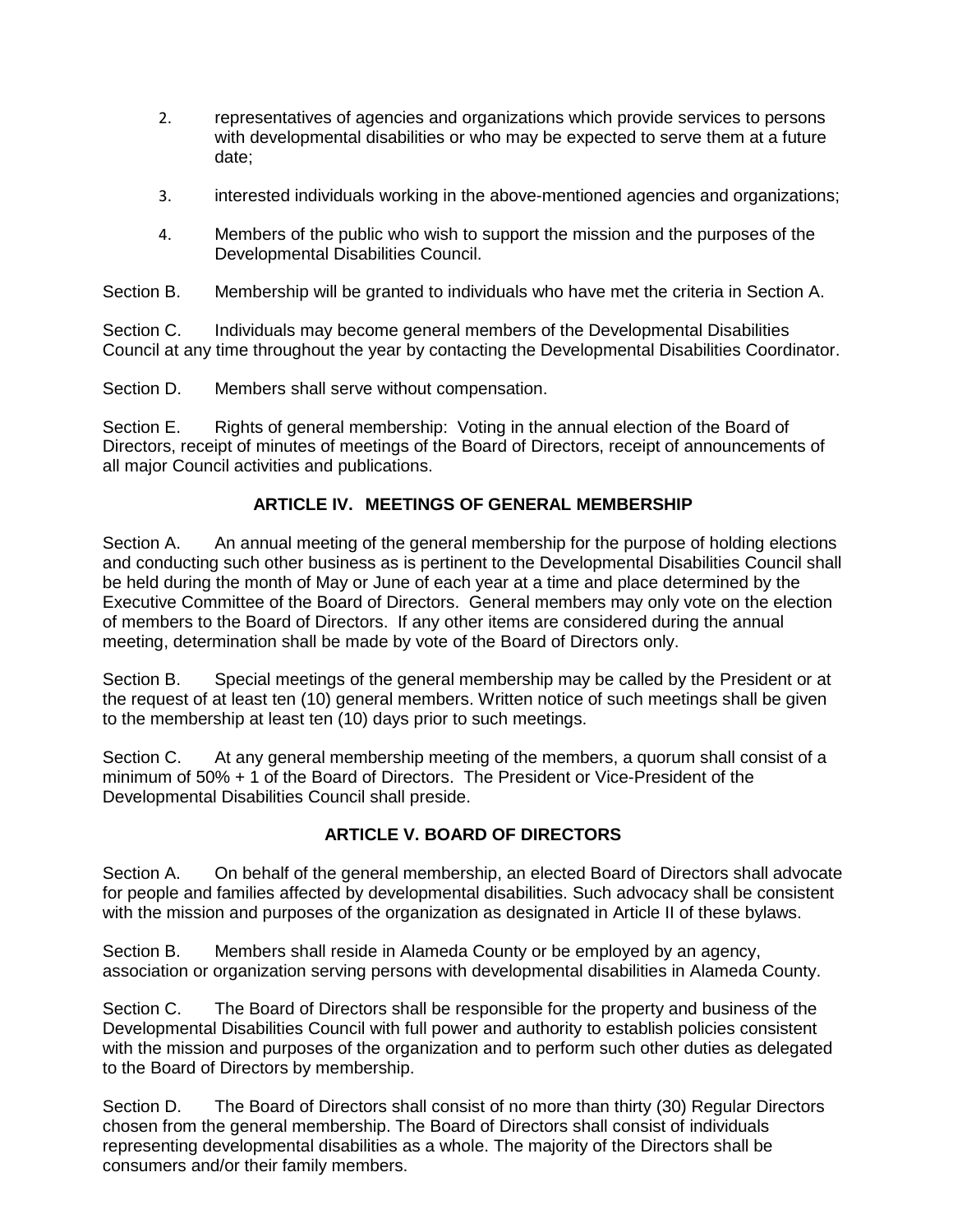Section E. Members of the Board of Directors shall be elected annually by the general membership at the annual meeting (see Article VII for procedures).

Section F. Vacancies on the Board of Directors may be filled from nominees recommended by the Membership Committee by a majority vote of the remaining Directors at any regular meeting. A director thus selected shall serve for the unexpired term of his or her predecessor, unless the remaining unexpired term is fewer than three months, in which case the remaining Directors may choose to leave the vacancy unfilled.

Section G. No member of the Board of Directors may serve more than twelve (12) consecutive years. Any member still serving after twelve (12) consecutive years shall be deemed to hold over until a successor is appointed and qualified.

Section H. The Board of Directors from time to time may designate as Board advisors individuals who have contributed in an outstanding and singular manner to the field of developmental disabilities in Alameda County.

Section I. State Council on Developmental Disabilities - Bay Area Regional Office members from Alameda County who are not regularly elected to the Board of Directors may be Board advisors.

Section J. The Board of Directors may designate/invite as Liaison directors, individuals who represent particular constituencies, service delivery systems or other fields important to individuals with developmental disabilities, which are not represented on the Board of Directors. Liaison directors will serve as a resource to the Developmental Disabilities Council and the Board of Directors.

Section K. Any Director may be terminated from the Council for behavior deemed detrimental to the mission and purpose of the Council. Termination of membership requires a motion from the Membership Chairperson and a 2/3 vote of the Executive Committee of the Council at an Executive Committee meeting as per Article IX.

# **ARTICLE VI. OFFICERS**

Section A. The Officers of the Developmental Disabilities Council shall be President, Vice-President and Secretary.

- 1. President: The President shall be the directing officer of the Developmental Disabilities Council and shall preside at all meetings of the Board of Directors and the Developmental Disabilities Council. The President may serve as Ex-Officio member of all Committees except the Membership and Nominating Committee and shall perform such other duties as designated by the Board of Directors.
- 2. Vice-President: The Vice President shall perform such duties as the President of the Board of Directors may designate. In the absence of the President, the Vice-President shall perform all the duties of the President.
- 3. Secretary: The Secretary shall be Secretary to the Developmental Disabilities Council and to the Board of Directors. The Secretary shall take minutes of all meetings of the general membership and the monthly meeting of the Board of Directors, keeping appropriate records.

# **ARTICLE VII. ELECTION OF BOARD OF DIRECTORS AND OFFICERS**

Section A. Council members shall elect the directors at the annual meeting from a slate of nominees selected from the general membership prepared by the Membership Committee. The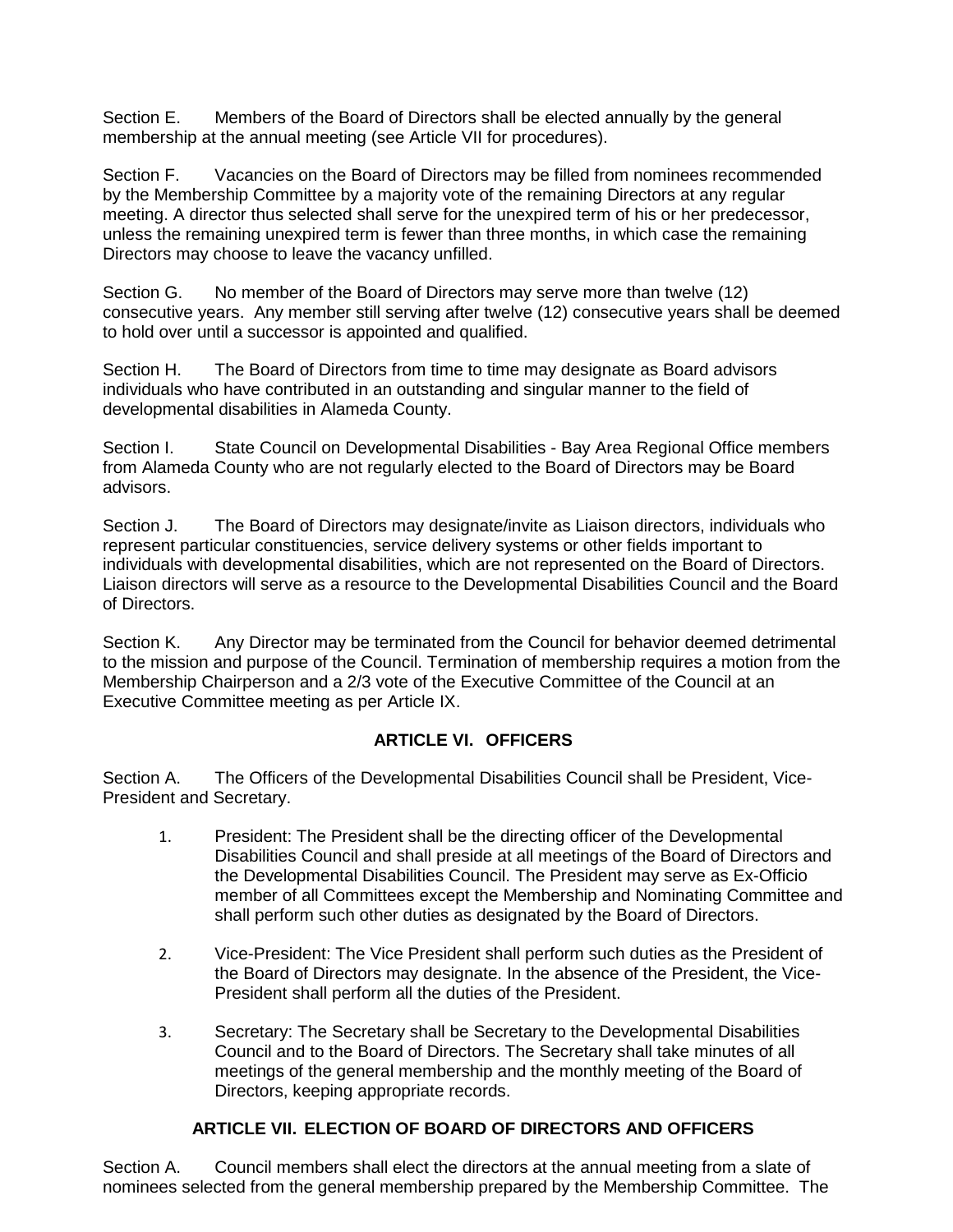Nominating Committee (per Article IX, Section B, #10) shall prepare a slate of officers for approval by the Board of Directors, who shall then submit a final slate in writing to the general membership at least fifteen (15) days prior to the annual meeting. Additional nominations may be made from the floor at the annual meeting.

Section B. Board of Directors and officers shall assume their duties July 1 and serve through June 30 of each year.

Section C. In the event that an officer is unable to complete his or her term of office, the Board of Directors shall elect one of its members to fill such office for the remainder of the term; except that, should the office of President be vacated, the Vice-President shall succeed to that office and a new Vice- President shall be elected.

Section D. The officers of the Board of Directors shall serve as officers of the Developmental Disabilities Council.

Section E. The President, Vice-President and Secretary shall be elected annually by the general membership. Their terms shall not exceed three (3) consecutive one-year terms of office.

# **ARTICLE VIII. MEETINGS OF BOARD OF DIRECTORS**

Section A. The Board of Directors shall meet at such intervals as may be deemed necessary for carrying out the responsibilities of the Board of Directors except that there shall be no fewer than ten (10) meetings in each year.

Section B. Special meetings of the Board of Directors may be called by the President and shall be called if requested by at a majority of directors.

Section C. A minimum of 50% +1of the total the members of the Board of Directors shall constitute a quorum for the purpose of taking official action at any meeting of the Board of Directors.

Section D. Meetings of the Board of Directors shall be open and subject to all of the provisions of the Ralph M. Brown Act, except that closed-meetings may be held to deal with membership matters of a sensitive nature or where discussion may violate an individual's right to confidentiality. Notices and Agendas shall be posted for all meetings as required by the Brown Act.

Section E. All Board of Directors members are expected to attend Board meetings on a regular basis and are encouraged to participate in Board standing committees and ad hoc (task force) committees.

Section F. All members of the Board of Directors must attend a minimum of 5 council meetings annually. A Board member who fails to meet this minimum participation requirement shall be deemed to have resigned from the Board.

Section G. Three (3) consecutive unexcused absences of a member of the Board of Directors shall constitute a resignation.

Section H. Meetings shall be held in rooms that are accessible to persons with physical disabilities and in locations that are near accessible public transportation.

Section I. The uses of assistive devices or personal assistants are encouraged to facilitate communication at Board meetings by individuals with physical disabilities.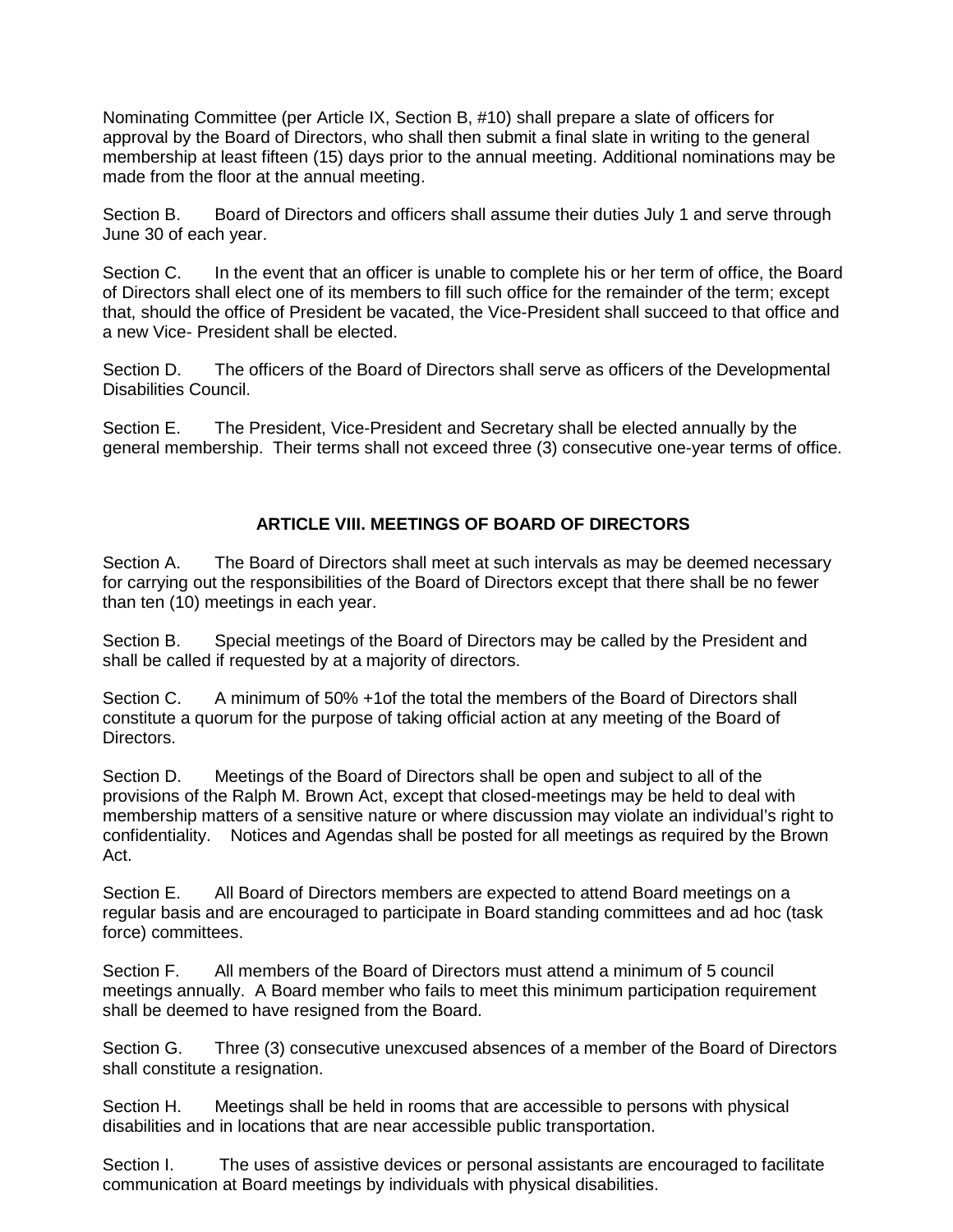Section J. Members may be excused from the minimum attendance requirement, upon review and agreement by the Executive Committee, due to extraordinary circumstances. These extraordinary circumstances must constitute a major barrier in attendance and may include such conditions as the chronic illness of a member or a member acting as the primary care taker of a family member with a chronic illness. For Council actions, these members will not be included towards quorum count.

# **ARTICLE IX. COMMITTEES**

#### Section A. GENERAL

- 1. There shall be an Executive Committee.
- 2. The following Standing Committees shall be established: Membership, Legislative, Transition, and Health and Wellness.
	- a. All Standing Committees, with the exception of Membership, may meet in conjunction with their counterpart committees in other counties or agencies.
- 3. The Board of Directors shall establish standing Committees as may be deemed appropriate or necessary to accomplish the purposes of the Developmental Disabilities Council. Executive Committee proposal and a majority vote of the Board of Directors is required to form and end a standing committee. These may include committees that focus on specific services and/or populations (such as ILS, seniors, transportation). The Board of Directors, through the Developmental Disabilities Coordinator, may provide staff support for the effective functioning of such committees or task forces.
- 4. The Board of Directors may also create Ad Hoc Committees to address limitedtime and limited-purpose needs. An Ad Hoc Committee is terminated when its assigned tasks have been completed or its purpose for meeting no longer exists.
- 5. The President of the Developmental Disabilities Council shall appoint the Chairpersons of the Standing and Ad Hoc Committees from the membership of the Board of Directors. These Chairpersons shall invite all interested persons to their Committees.
- 6. All Standing and Ad Hoc Committee meetings shall be open to the public, and noticed and agendized in accordance with the requirements of the Brown Act.

### Section B. EXECUTIVE COMMITTEE

- 1. The Executive Committee shall consist of the Officers of the Developmental Disabilities Council (as defined in Article VI), the immediate Past President, and the Chairs of the Standing Committees (as defined in Article IX, Section A (2)).
- 2. The Executive Committee shall have the full authority of the Board of Directors, and may make decisions and take action in regard to operations of the Board of Directors and the Developmental Disabilities Council as necessary. Actions taken shall be reported at the next full meeting of the Board of Directors.
- 3. The Executive Committee may assume other duties, which the Board of Directors of the Developmental Disabilities Council wishes to assign.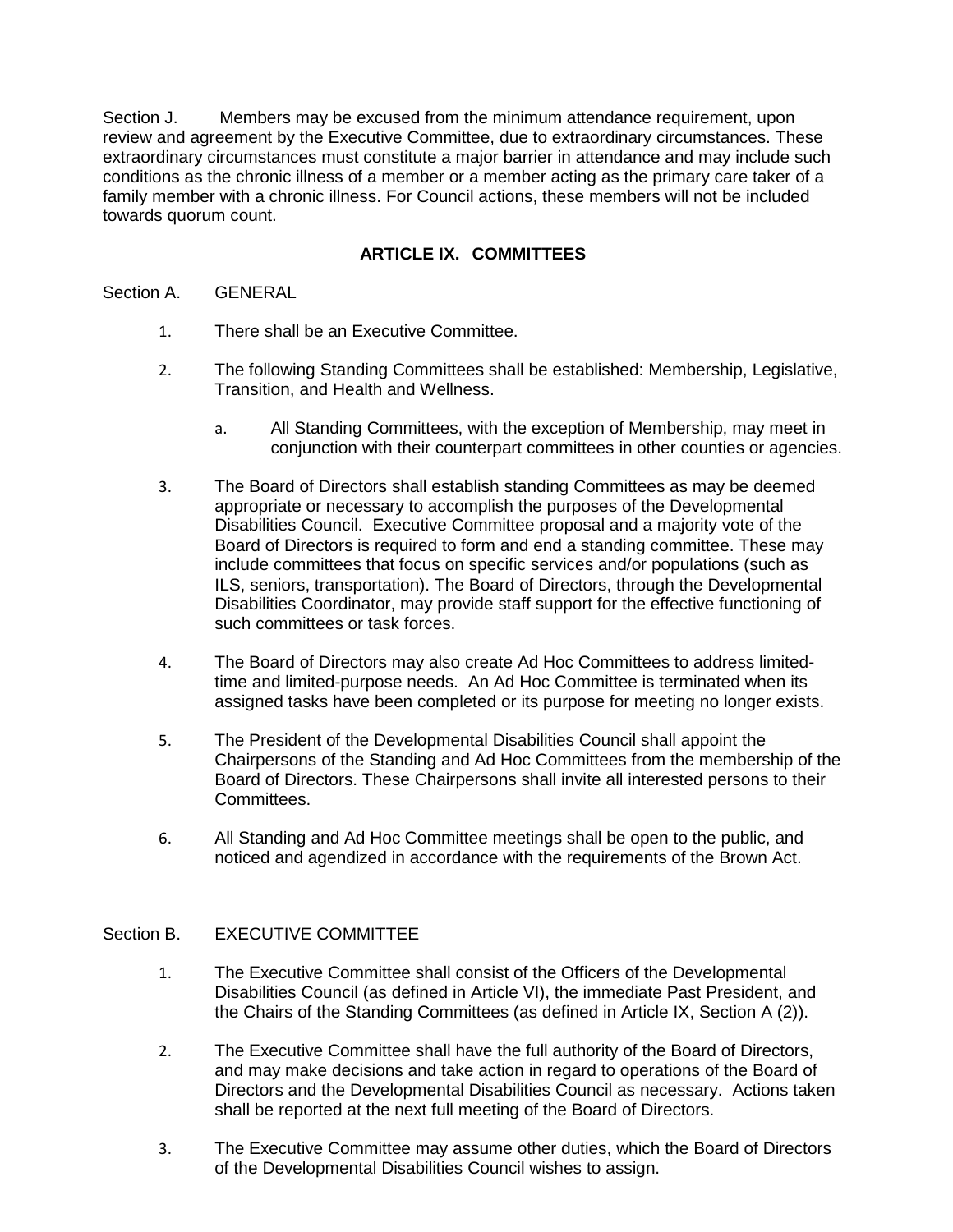- 4. A majority of the members of the Executive Committee shall constitute a quorum.
- 5. The Board of Directors shall choose up to three (3) other members to form a standing Nominating Committee to select a slate of officers. The slate will be presented for approval to the full Board of Directors.
- 6. The Nominating Committee shall include no more than 2 outgoing officers.

#### Section C. MEMBERSHIP COMMITTEE

- 1. The Membership Committee shall be composed of at least three (3) members of the Board of Directors with the majority representing consumers or their family members.
- 2. The Membership Committee shall recommend candidates to the Board of the Developmental Disabilities Council for election by the general membership to the Board of Directors. This shall be done at least fifteen (15) days prior to the annual meeting. The Membership Committee shall nominate candidates to fill vacancies on the Board as required in Article V, Section H.
- 3. The Membership Committee or Coordinator shall provide for an orientation for Directors of the Developmental Disabilities Council.
- 4. The Membership Committee shall oversee the attendance of Board members.
- 5. Meetings shall be as required.
- Section D. LEGISLATIVE COMMITTEE
	- 1. Membership of the Legislative Committee shall not be limited.
	- 2. The Legislative Committee shall make recommendations to the Board of the Directors of the Developmental Disabilities Council for appropriate action on existing and proposed laws, rules and regulations of local, state and federal authorities affecting individuals with developmental disabilities.
	- 3. The Legislative Committee shall participate in the East Bay Legislative Coalition (EBLC).
	- 4. The Council may choose to act independently of EBLC actions.
	- 5. Meetings shall be held as required.

#### Section E. HEALTH AND WELLNESS COMMITTEE

- 1. Membership of the Health and Wellness Committee shall not be limited.
- 2. The Health and Wellness Committee shall review existing and proposed laws, rules, and regulations of local, state and federal authorities affecting the health and wellness of people with developmental disabilities.
- 3. The Health and Wellness Committee shall make recommendations to the Board of Directors of the Developmental Disabilities Council for appropriate action.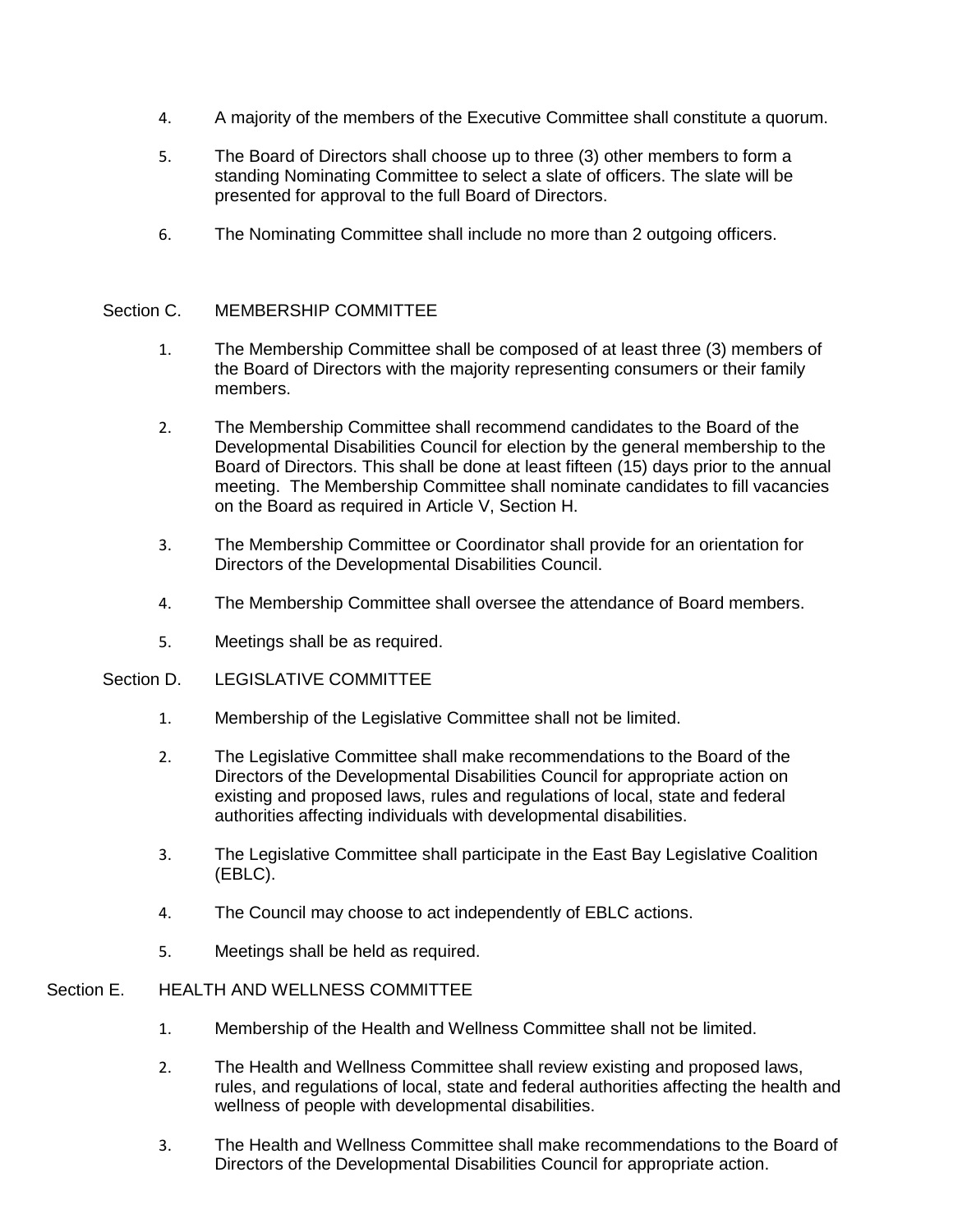- 4. The mission of the Health and Wellness Committee is: To promote the long-term health and well-being of persons with developmental disabilities in Alameda County through improved access to quality medical health care, increased education and awareness of health care providers, active support and collaboration with other efforts, and enhanced advocacy for a responsive health care system.
- 5. The Health and Wellness Committee may meet in conjunction with their counterpart committees in other counties or agencies.
- 6. There shall be a minimum of 6 meetings annually.

# Section F. TRANSITION COMMITTEE

- 1. Membership of the Transition Committee shall not be limited.
- 2. The mission of the Transition Committee is: To facilitate and advocate for successful transitions from school to adult services of persons with developmental disabilities through interagency collaboration, including but not limited to school districts, adult service providers, and public service agencies.
- 3. The Transition Committee shall support the planning of transition activities and/or events in Alameda County.
- 4. The Transition Committee shall serve as a forum for agency collaboration and shall review existing and proposed laws, rules, and regulations of local, state and federal authorities affecting transition from school to adult services of people with developmental disabilities.
- 5. The Transition Committee shall make recommendations to the Board of Directors of the Developmental Disabilities Council for appropriate action.
- 6. There shall be a minimum of 6 meetings annually.

# **ARTICLE X. STAFF**

### Section A. DEVELOPMENTAL DISABILITIES COORDINATOR

- 1. The Developmental Disabilities Coordinator, an Alameda County Civil Service employee, shall serve as staff to the Developmental Disabilities Council and the Board of Directors.
- 2. The Developmental Disabilities Coordinator, employed by Alameda County shall be administratively responsible to a department in the Health Care Services Agency and shall be functionally responsible to the Board of Directors of the Developmental Disabilities Council with responsibilities for the day-to-day operation.

### Section B. OTHER STAFF

1. Clerical support for the Developmental Disabilities Coordinator and other staff assigned to the Developmental Disabilities Council shall be provided by the Health Care Services Agency.